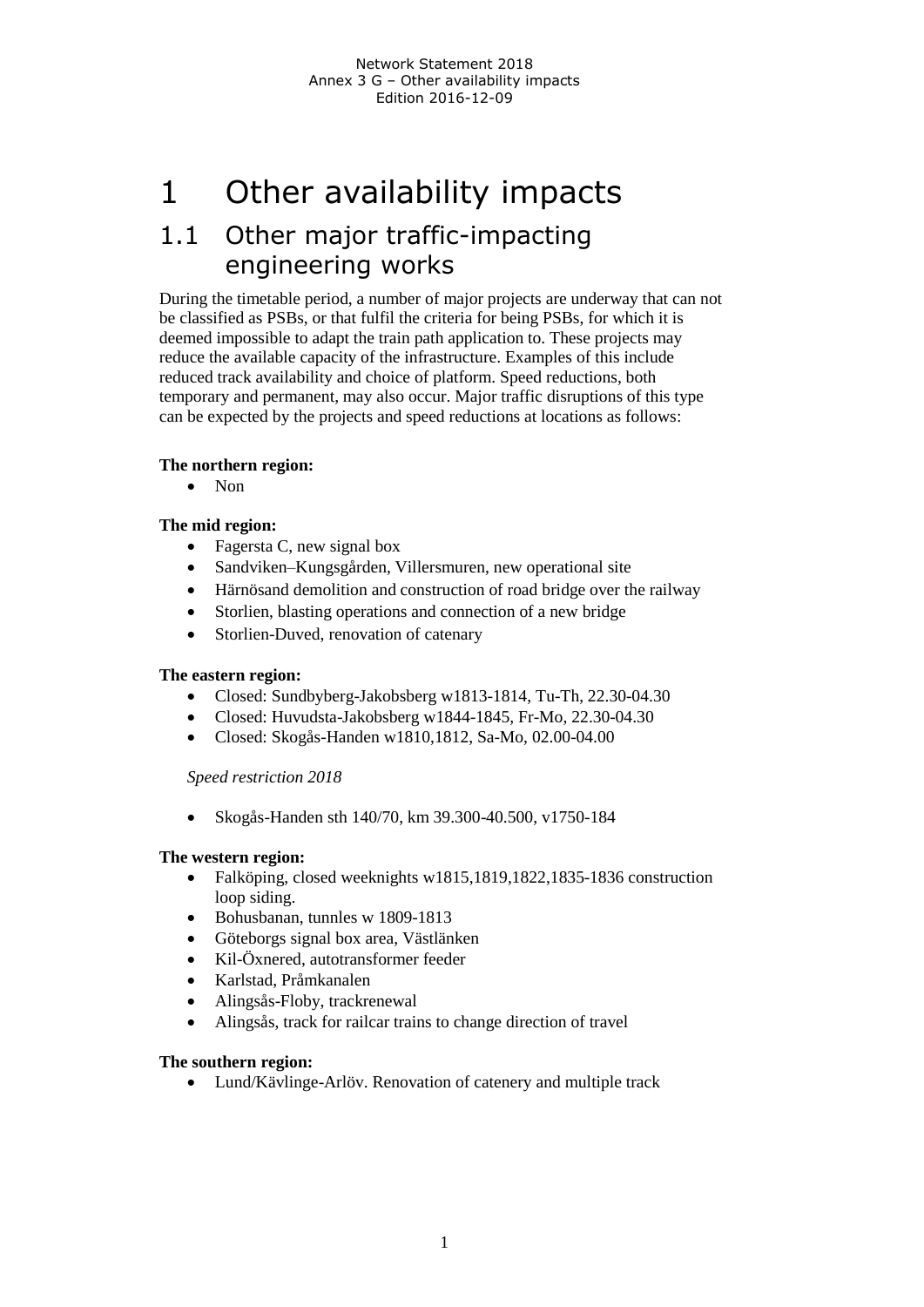# 1.2 Pre-planned times in track for maintenance

In order to provide capacity for maintenance work, the Swedish Transport Administration intends to plan fixed times in tracks – referred to as service windows – according to what is stated below.

This requirement for maintenance times will be submitted to the timetable process for Timetable 2018 together with the Swedish Transport Administration's other requirements for track engineering works. During the process, the exact times for the maintenance work will be determined.

There is therefore no need to give any consideration to these times in connection with train path applications. On the other hand, the Swedish Transport Administration wishes to make all applicants aware of the fact that these service windows represent the need for maintenance times within each respective geographical area that the Swedish Transport Administration sees, and which are expected to require the provision of time in the established Timetable.

Note also that the Swedish Transport Administration may indicate a further need for the provision of maintenance time in tracks. In this case, they will be made available in the normal track engineering works process.

# 1.2.1 Maintenance contract Malmö and south-east Skåne

The Swedish Transport Administration intend to apply for:

- traffice stoppages during four (4) hours every night before monday on lines from Lockarp to Ystad and to Trelleborg
- shutdown of the entire I-group at Malmö godsbangård for ten (10) hours four (4) times a year
- signale-track for six  $(6)$  hours every night before Tuesday Friday in Citytunneln.

# 1.2.2 Maintenance contract Norra stambanan

The Swedish Transport Administration intends to apply for traffic stoppages in the daytime on every weekday for a period of two (2) hours on the stretch of line (Ramsjö)-(Ockelbo). Service windows (Storvik)-(Ockelbo)/(Gävle) are intended to be scheduled for the night-time on weekends and public holidays.

# 1.2.3 Maintenance contract Västkustbanan south

Within this maintenance contract, service windows for 2018 are only planned for the Hallandsås tunnels (Båstad Norra)-(Förslöv). A further need for time in tracks for maintenance purposes in this maintenance contract will in other words be presented at the same time as the Swedish Transport Administration submits its application for other track engineering works

The Swedish Transport Administration intend to apply for capacity in Hallandsåstunnlarna (Bån)–(Vbt) that means single-track for six (6) hours on the night before Monday –Friday, and for ten (10) hours on the night before Sunday. This enables maintenance work to be performed in one of the tunnel tubes during these times.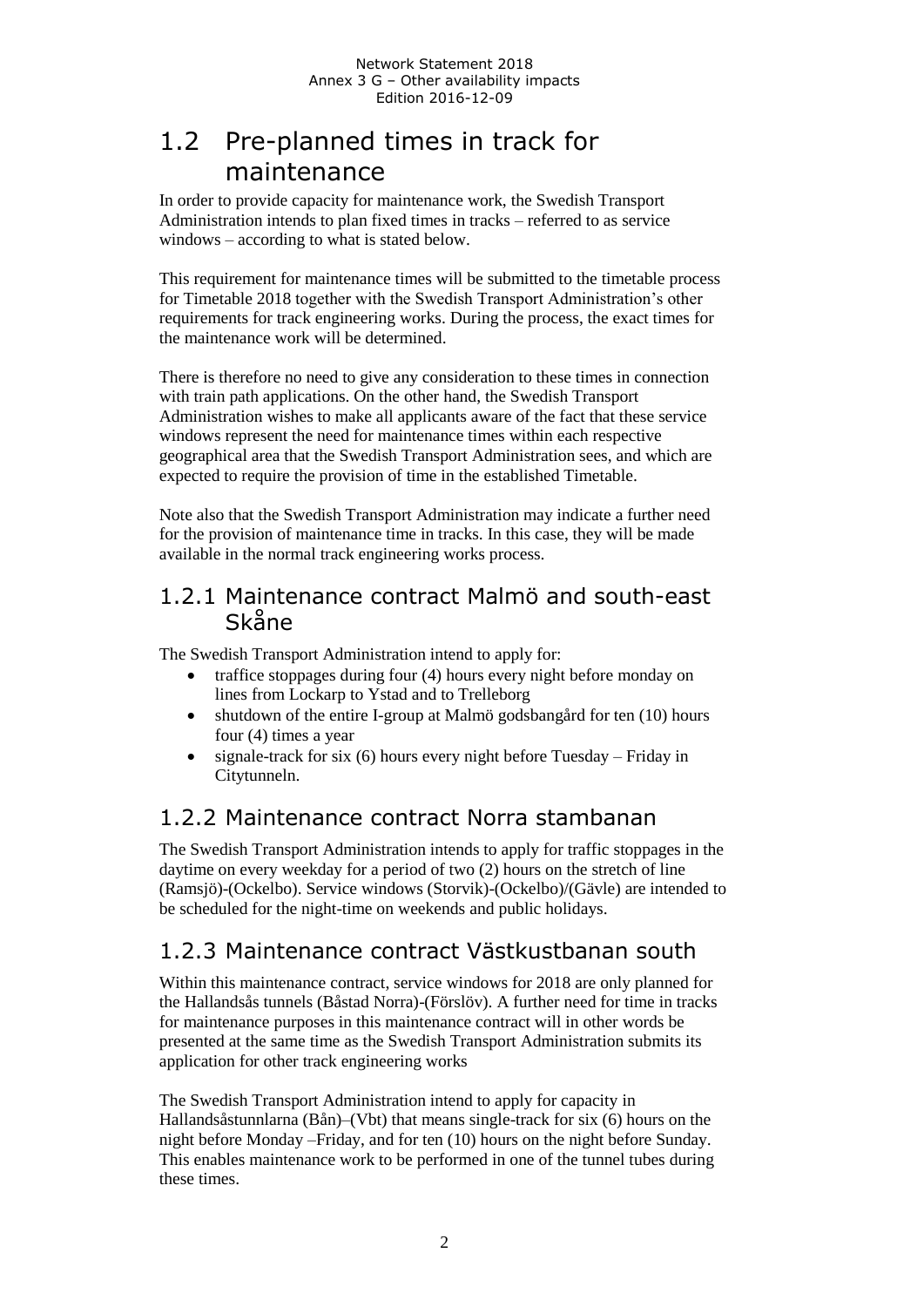# 1.2.4 Maintenance contract Blekinge kustbana, Kust till kust-banan

The Swedish Transport Administration intends to apply for traffic stoppages in the night time on every weekday for a period of 4 - 7 hours on the stretch of line Värnamo and Kalmar/Karlskrona, and  $3 - 5$  hours in the night time on every weekday on the stretch of line Hässleholm and Karlskrona.

# 1.2.5 Maintenance contract Länsbanorna i Östergötland and eastern Småland

The Swedish Transport Administration intends here to apply for seven (7) hours of traffic stoppage from Tuesday – Thursday on a larger part of those stretches of line that this maintenance contract covers.

# 1.2.6 Maintenance contract Värmland/Dalsland

The Swedish Transport Administration intends here to primarily gather the maintenance under three (3) track engineering works weeks per year and stretch of line, with a 5-hour traffic stoppage from Monday – Thursday.

# 1.2.7 Maintenance contract Västra Götaland, West

The Swedish Transport Administration intends here for each stretch of line to apply for a stoppage (single-track lines) and single-track operation (double-track lines) for a period of 2-7 hours, 1-3 days a week.

# 1.2.8 Maintenance contract Västkustbanan, West

The Swedish Transport Administration intends to gather the maintenance on Västkustbanan north of Halmstad on the one had in single-track operations for 2.5 hours in the daytime once a week, and on the other hand in single-track operations at night with the same frequency and, in addition, in track engineering works weeks with single-track operations. On the stretch of line (Varberg)-(Hamra), the Swedish Transport Administration intends to apply for traffic stoppages of 6.5 hours every other night before Sunday.

# 1.2.9 Maintenance contract Malmbanan, north

The Swedish Transport Administration intends, during the spring, winter and autumn to apply for two (2) hours' traffic stoppage in the daytime from Monday – Friday, every other week north of Kiruna, every other week south of Kiruna. These times are coordinated with maintenance periods on the Norwegian side of the border. During the summer, the Swedish Transport Administration intends primarily to coordinate the maintenance work with the major investment and reinvestment projects that are in progress on the route.

# 1.2.10 Maintenance contract Banorna i Bergslagen and Godsstråket

The Swedish Transport Administration intends here to apply for 3 hours' traffic stoppage one night a week and stretch of line on the single-track lines. On the Freight Corridor, the Swedish Transport Administration intends to apply for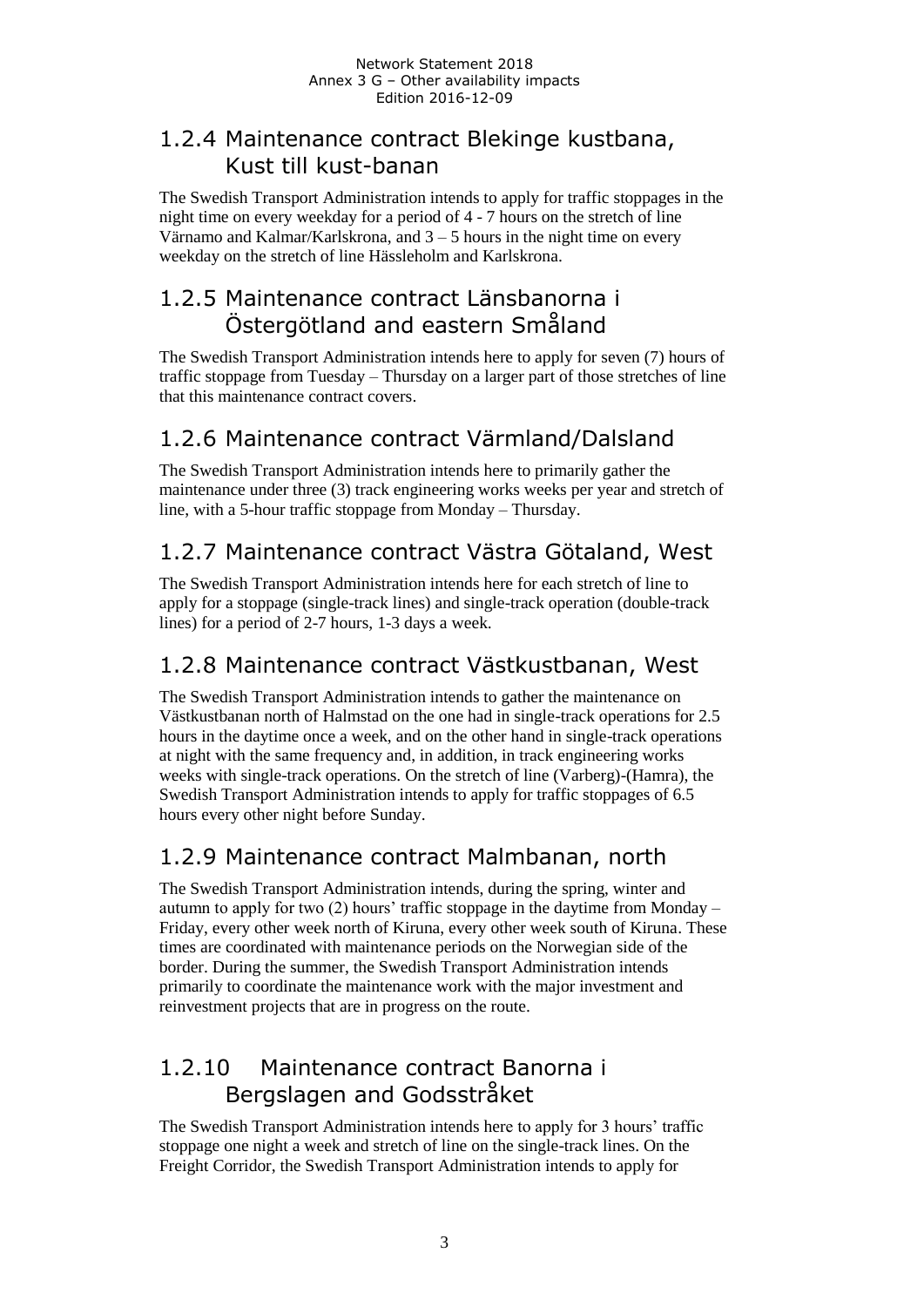capacity for track engineering works, which means single-track operations to a somewhat greater extent.

# 1.2.11 Maintenance contract Södra stambanan and Västra stambanan (Hallsberg)-(Gnesta)

The Swedish Transport Administration intends to apply for capacity that means on parts of Västra stambanan and Södra stambanan trains in one direction are given a running time mark-up about 3-15 minutes on nights before Monday – Friday of between 4 and 7 hours (exception: daytime (Nässjö)-(Alvesta)). When single-track operation is run owing to maintenance work, a train whose direction is prioritised in the operative stage. Limits for the number of closed stretches of line will be notified at the same time as the Timetable is adopted.

The Swedish Transport Administration's needs have the following consequences for each service window sector:

# **Västra stambanan**

| $(Gnesta) - (Katrineholm)$    | Running time mark-up southbound trains, 5,5<br>hours during the night |
|-------------------------------|-----------------------------------------------------------------------|
| $(Katrineholm) - (Hallsberg)$ | Running time mark-up southbound trains, 5,5 hours<br>during the night |
| Södra stambanan               |                                                                       |
| (Katrineholm) – (Norrköping)  | Running time mark-up southbound trains, 6<br>hours during the night   |
| (Norrköping) – (Mjölby)       | Running time mark-up southbound trains, 4-7<br>hours during the night |
| $(Mjölby) - (Nässjö)$         | Running time mark-up northbound trains, 4-7<br>hours during the night |
| $(Nässjö) - (Alvesta)$        | Running time mark-up, 5 hours during daytime                          |
| $(Alyesta) - (Hässleholm)$    | Running time mark-up northbound trains, 5-7<br>hours during the night |
| (Hässleholm)–(Lund)           | Running time mark-up northbound trains, 5<br>hours during the night   |
| (Lund) – (Arlöv)              | Maximum capacity, 5-7 hours during the night                          |
| Citytunneln                   | Maximum capacity, 6 hours during the night                            |

# 1.2.12 Maintenance contract Västra Götaland Göteborg

The Swedish Transport Administration intends to, at each line section, apply for traffic stoppage (single-track lines) and single track operations (dubble-track lines) for a period of 4 hours during 1-5 weeknights per week, and two 8-hours periods of traffic stoppage the night before Sunday during the hole year on the stretch Alingsås-(Partille).

The Swedish Transport Administration intends to do maintenance at Göteborg signal box area in consultation with the railway undertakings.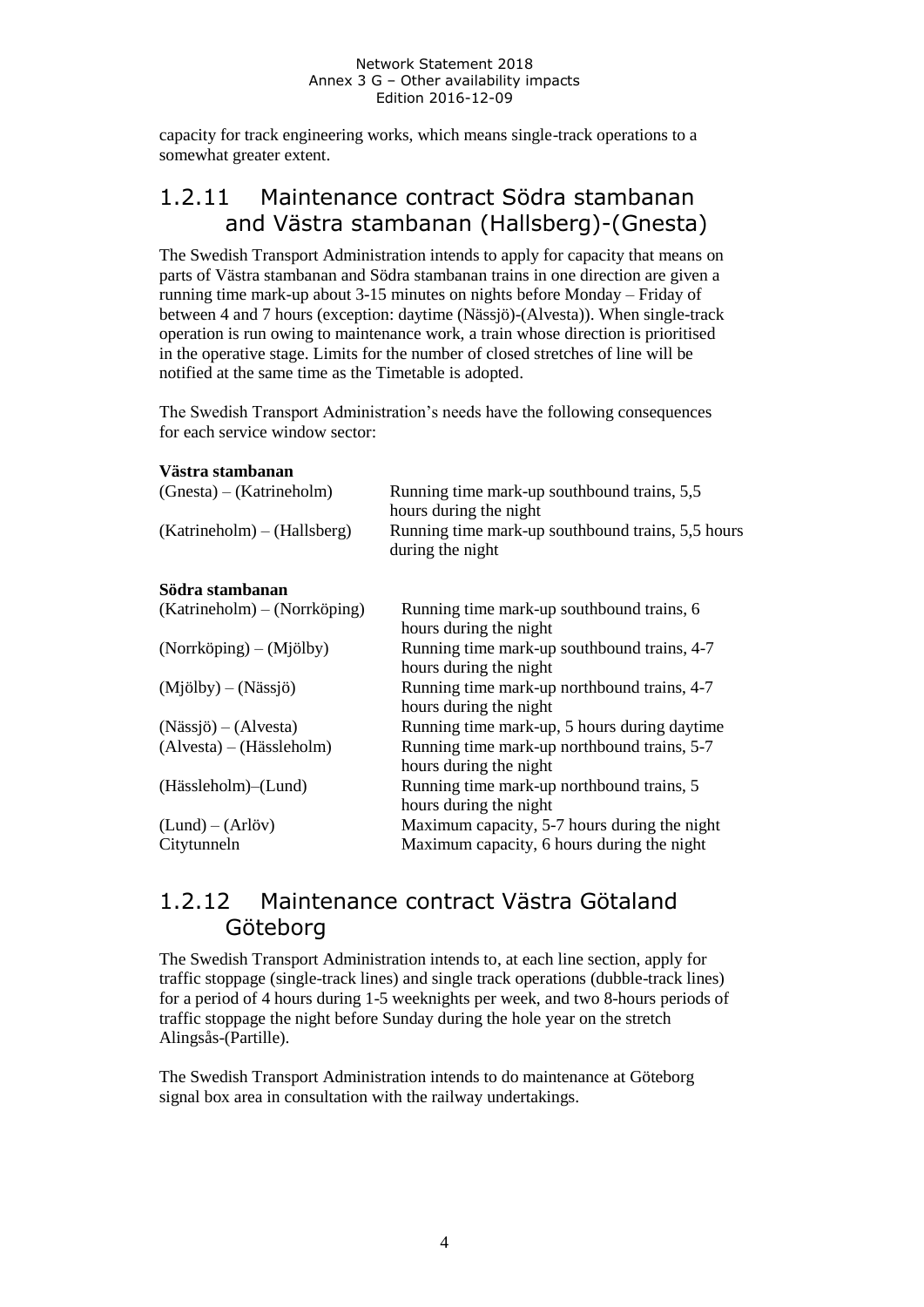# 1.2.13 Maintenance contract Stockholm Mitt, the stretch Stuvsta – Stockholm Central

The Swedish Transport Administration intends to apply for capacity for a period of 4-5 hours the nights before Monday-Friday every week. During this interval the traffic will be able to run with limited accessibility.

# 1.2.14 Maintenance contract Stockholm Mitt, the stretch Stockholm Central – Karlberg and the stretch Tomteboda Övre – Ulriksdal/Duvbo

The Swedish Transport Administration intends to apply for capacity for a period of 3-6 hours the nights before Monday-Friday every week. During this interval the traffic will be able to run with limited accessibility.

# 1.2.15 Maintenance contract Hagalund

The Swedish Transport Administration intends to apply for capacity for a period of 4 hours on Monday-Thursday every week. During this interval the traffic will be able to run with limited accessibility.

# 1.2.16 Maintenance contract Holmsund – Boden incl cross country lines

The Swedish Transport Administration intends to, at each line section, apply for traffic stoppage on 1-4 weekdays for 1-3 hours per week.

For the stretch Holmsund – Vännäs and the stretch Vännäs – Boden Södra the Swedish Transport Administration intends to apply for traffic stoppage for period of 4 hours at 5-7 occasions per week for 2-3 weeks per year.

For the cross country lined Swedish Transport Administration intends to apply for traffic stoppage on weekdays for 4-6 hours 9-33 weeks per year

# 1.3 Railway lines where special conditions may apply

In part of the railway network is a heightened risk of prolonged reductions in speed or axle load. These parts are presented below.

| Line with risk of special conditions      |  |
|-------------------------------------------|--|
| 111 (Peuravaara)–Riksgränsen              |  |
| 118 (Boden)–(Gällivare), Koijuvaara–Aitik |  |
| 143 (Bastuträsk)–Skelleftehamns övre      |  |
| 153 (Forsmo)–(Hoting)                     |  |
| 221 (Östersund)–Storlien                  |  |
| 232 (Härnösand)-(Långsele)                |  |
| 235 (Strömsbro)-(Sundsvall)               |  |
| 305 Borlänge rbg                          |  |
| 313 (Frövi)-Avesta Krylbo                 |  |
| 333 (AvestaKrylbo)–(Hedemora)             |  |
| 349 Västerås Norra-Kolbäck                |  |
| 350 (Kolbäck)–Jädersbruk                  |  |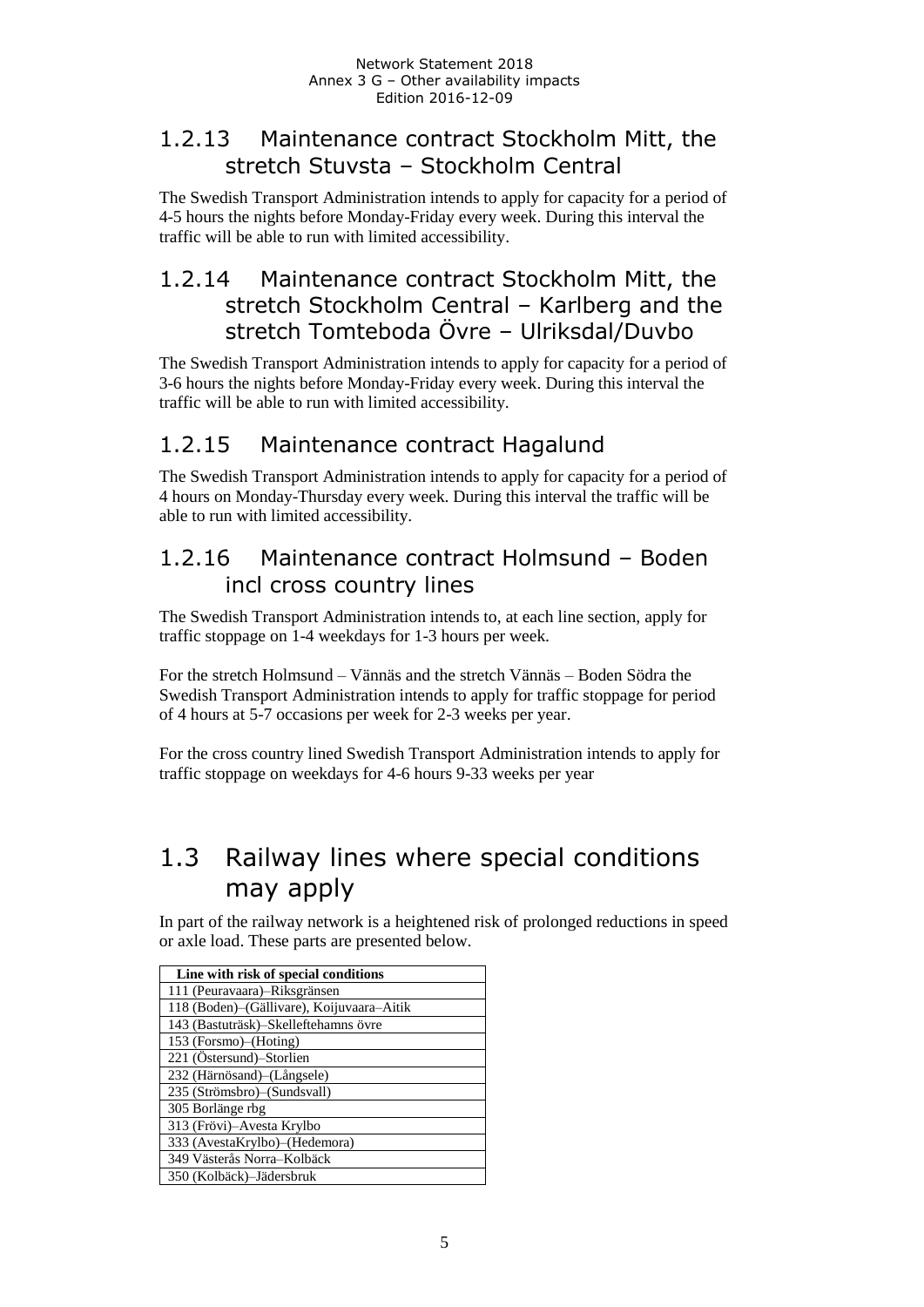| 364 (Kristinehamn)-(Nykroppa), (Daglösen)-Filipstad |  |
|-----------------------------------------------------|--|
| 376 (Repbäcken)-Rågsveden<br>382 Kil-(Karlstad)     |  |
|                                                     |  |
| 383 (Laxå)-(Karlstad Välsviken)                     |  |
| 391 (Grängesberg)-(Ställdalen)-(Frövi)              |  |
| 393 Bofors-(Strömtorp)                              |  |
| 416 (Katrineholm)-(Hallsberg)                       |  |
| 419 Hallsbergs personbangård                        |  |
| 421 (Järna)–(Åby)                                   |  |
| 431 Sala-(Uppsala N)                                |  |
| 434 (Uppsala C)-(Gävle)                             |  |
| 441 (Sala)-(Avestakrylbo)                           |  |
| 450 Eskilstuna C-Rekarne                            |  |
| 493 (Rekarne)-Kolbäck                               |  |
| 494 Flens övre-(Eskilstuna C)                       |  |
| 505 Åby–(Mjölby)                                    |  |
| 524 (Hallsbergs personbangård)-Frövi                |  |
| 552 (Gårdsjö)-(Håkantorp)                           |  |
| 601 Göteborg C-Partille                             |  |
| 601 Almedal-Göteborg C                              |  |
| 611 (Falköping)-(Alingsås)                          |  |
| 621 (Uddevalla C)-Strömstad                         |  |
| 625 (Göteborg Kville)-Stenungsund                   |  |
| 626 (Almedal)-Kungsbacka                            |  |
| 630 Halmstads central                               |  |
| 631 Kil-Charlottenberg                              |  |
| 652 (Öxnered)–(Håkantorp)                           |  |
| 661 (Kil)-Torsby                                    |  |
| 710 (Falköping)-(Sandhem)                           |  |
| 711 Sandhem-(Nässjö)                                |  |
| 732 (Nässjö)-(Värnamo)-(Landeryd)                   |  |
| 733 Landeryd-(Furet)                                |  |
| 813 (Nässjö)–(Alvesta)                              |  |
| 814 Alvesta-Älmhult                                 |  |
| 815 (Älmhult)-(Hässleholm)                          |  |
| 832 Hultsfred-Berga                                 |  |
| 845 (Bjärka-Säby)-Västervik                         |  |
| 851 (Älmhult)-Olofström                             |  |
| 913 (Lockarp)-(Trelleborg)                          |  |
| 926 (Helsingborgs godsbangård)-Teckomatorp          |  |
| 933 Åstorp-(Helsingborgs godsbangård)               |  |
| 952 (Kristianstad)–Åhus                             |  |
| 969 (Ystad)-Simrishamn                              |  |

# **Bandel 111 (Peuravaara)–Riksgränsen**

The bridge Bäck between Vassijaure och Låktatjåkka, km 1532+570: There is a risk of prolonged restrictions of STAX and STH.

The bridge Rautasjokk south, km 1432+883: There is a risk of prolonged restrictions of axle load and speed owingto carrying capacity problem.

### **Bandel 118 (Boden)–(Gällivare), Koijuvaara–Aitik**

Holmfors–Ljuså, km 1158+405 – 1161+694: There is a risk of prolonged restriction to 40 km/h for iron ore train owing to poor track.

Harrträsk–Gällivare, km 1300+010 – 1312+319: There is a risk of prolonged restriction to 40 km/h for iron ore train owing to poor rails.

#### **Bandel 143 (Bastuträsk)–Skelleftehamns övre**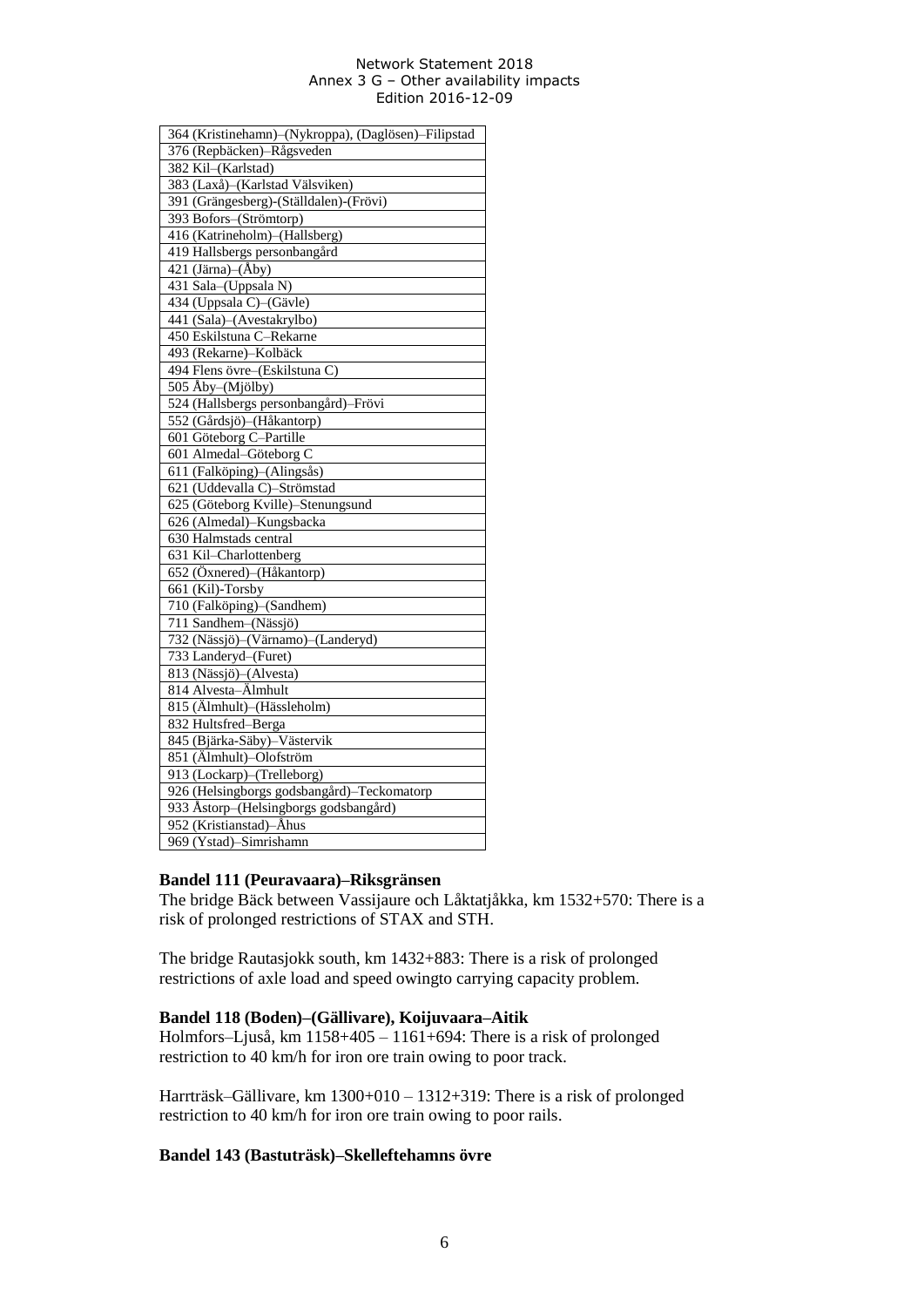The bridge over Skellefte river between Finnforsfallet and Skellefteå km 33+144 – 33+296: There is a risk of prolonged restrictions of axle load and speed owing to carrying capacity problem.

# **Bandel 153 (Forsmo)–(Hoting)**

The bridge over Rörströms river between Betåsen and Ådalsliden km 96+466 – 96+552: There is a risk of prolonged restrictions of axle load and speed due to carrying capacity problem.

The bridge over Fjällsjö river north of Rossön km 34+198 – 34+366: There is a risk of prolonged restrictions of axle load and speed owing to carrying capacity problem.

#### **Bandel 221 (Östersund)–Storlien**

The strech Storlien-the border, km 747+602 – 751+819: There is a risk of prolonged restriction to 40 km/h owing to poor track.

### **Bandel 232 (Härnösand)–(Långsele)**

Västeraspby–Långsele, km 483+600 – 529+391: There is a risk of prolonged speed restrictions and temporary closure of tracks for repairs.

### **Bandel 235 (Strömsbro)–(Sundsvall)**

The stretch Gävle–Åänge, km 117+232 – 181+348: There is a risk of prolonged restriction to 70 km/h owing to poor track.

### **Bandel 305 Borlänge marshalling yard**

The bridge over the river Dalälven at Domnarvet, siding No 103, km 21+750: There is a risk of prolonged restrictions of axle load and speed due to carrying capacity problem.

#### **Bandel 313 (Frövi)–Avesta Krylbo**

The bridge over the street Järnvägsgatan in Avesta/Krylbo,km 160+110: There is a risk of prolonged restrictions of axle load and speed owing to carrying capacity problem.

#### **Bandel 333 (Avesta Krylbo)-(Borlänge)**

Avesta/Krylbo–Hedemora, km 0+355 – 22+543: There is a risk of prolonged restriction to 100 km/h owing to poor track.

# **Bandel 349 Västerås norra–Kolbäck**

Västerås Norra-Kolbäck up track km 111+226-114+120 och 122+073-123+300, and down track km 106+290-110+038 and 111+351-122+072: There is a risk of prolonged restriction to 130 km/h owing to poor rails.

The bridge over the road E18 Västerås (Tegnérgatan), up track and down track, km 109+499: There is a risk of prolonged restrictions of axle load and speed.

# **Bandel 350 (Kolbäck)–Jädersbruk**

Kolbäck–Jädersbruk, km 131+077 – 339+400: There is a risk of prolonged restriction to 130 km/h owing to poor rails.

# **Bandel 364 (Kristinehamn)–(Nykroppa), (Daglösen)–Filipstad**

Kristinehamn–Nässundet, km 0+500 – 9+350: There is a risk of prolonged restriction to 80 km/h owing to poor track.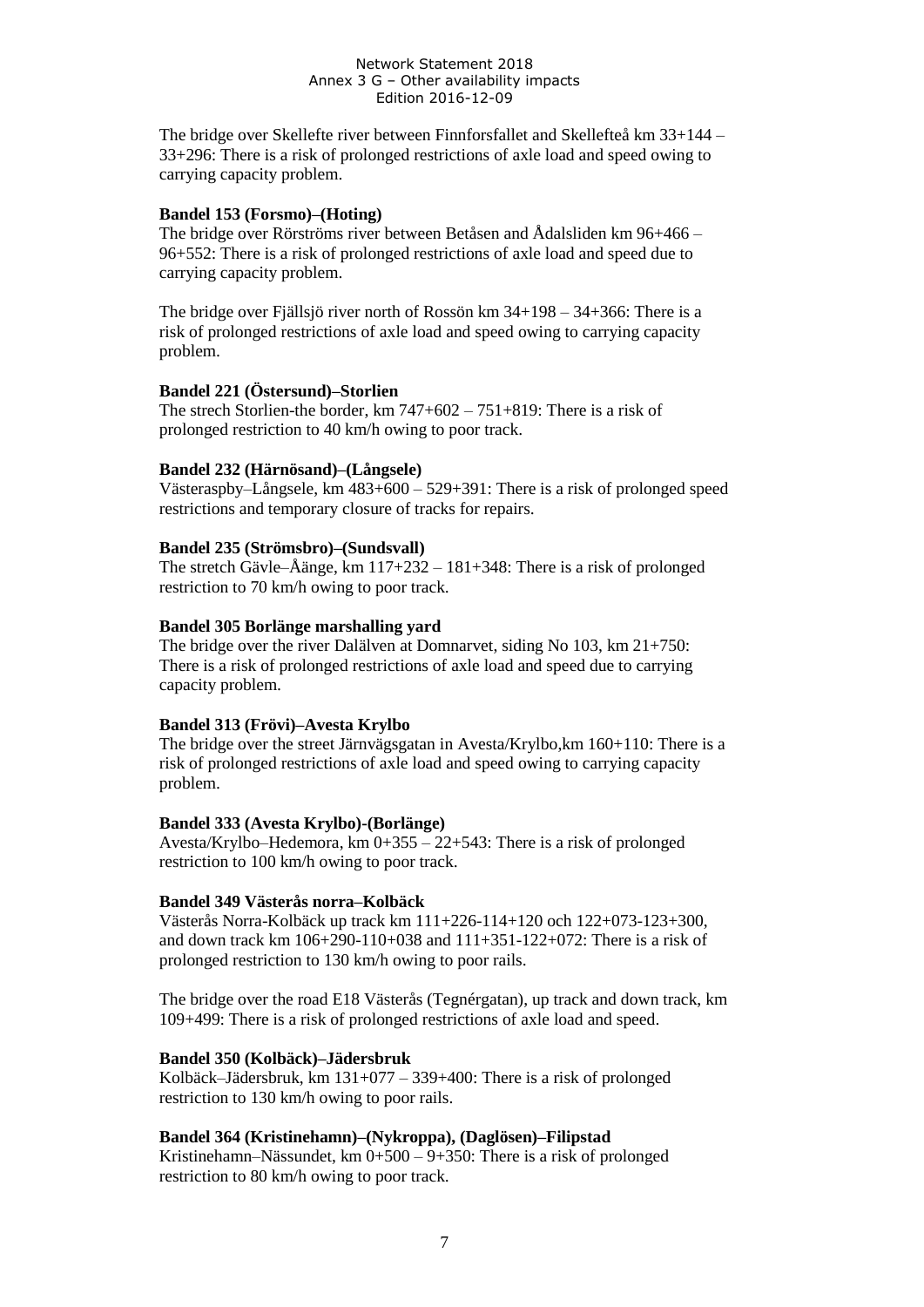Nässundet–Storfors, km 12+245 – 28+140: There is a risk of prolonged restriction to 80 km/h owing to poor track.

### **Bandel 376 (Repbäcken)–(Rågsveden)**

Repbäcken–Rågsveden, km 29+622 – 162+119: There is a risk of prolonged restriction to 40 km/h.

### **Bandel 382 och 383 Kil–(Laxå)**

Laxå-Kil, km 231+000 – 348+944: There is a risk of greater restrictions for heavy transport and the risk of prolonged speed reduction to 130 km/h owing to poor rails.

#### **Bandel 391 (Grängesberg)–(Ställdalen)–(Frövi)**

Silverhöjdspåret, km 479+792 – 463+203: There is a risk of prolonged restriction to 40 km/h..

#### **Bandel 393 Bofors–(Strömtorp)**

Bofors-Strömtorp, km 63+840 – 73+124: There is a risk of long-term total stoppage owing to poor track.

#### **Bandel 416 (Katrineholm)–(Hallsberg)**

Baggetorp-Pålsboda, nedspår, km 142+789 - 186+262: There is a risk of speed reduction to 130 km/h owing to poor rails.

#### **Bandel 419 Hallsbergs personbangård**

Eight switches on track U1 och N1 are in poor condition (nummer 165, 166, 176, 183, 184, 185, 191 och 192). There is a risk of prolonged speed reductions to 40 km/h throw these switches.

#### **Bandel 421 (Järna)–(Åby)**

Ålberga–Kolmården, km  $90+779 - 97+747$ : There is a risk of speed reduction to 130 km/h owing to poor rails.

#### **Bandel 431 Sala–(Uppsala N)**

Sala–Uppsala N, km 67+458 – 127+444: There is a risk of speed reduction to 130 km/h owing to poor rails.

#### **Bandel 434 (Uppsala C)–(Gävle)**

Storvreta–Gävle, uppspårkm 14+982 – 113+481: There is a risk of speed reduction to 130 km/h owing to poor rails.

### **Bandel 441 (Sala)–(Broddbo)**

Sala–Broddbo, km  $128+652-137+595$ : There is a risk of speed reduction to 130 km/h owing to poor rails.

#### **Bandel 450 Eskilstuna–Rekarne**

Eskilstuna–Folkesta, uppspår km 105+176 – 109+681: There is a risk of speed reduction to 130 km/h owing to poor rails.

Folkesta–Rekarne, km 109+681 – 114+670: There is a risk of speed reduction to 130 km/h owing to poor rails.

# **Bandel 493 (Rekarne)–Kolbäck**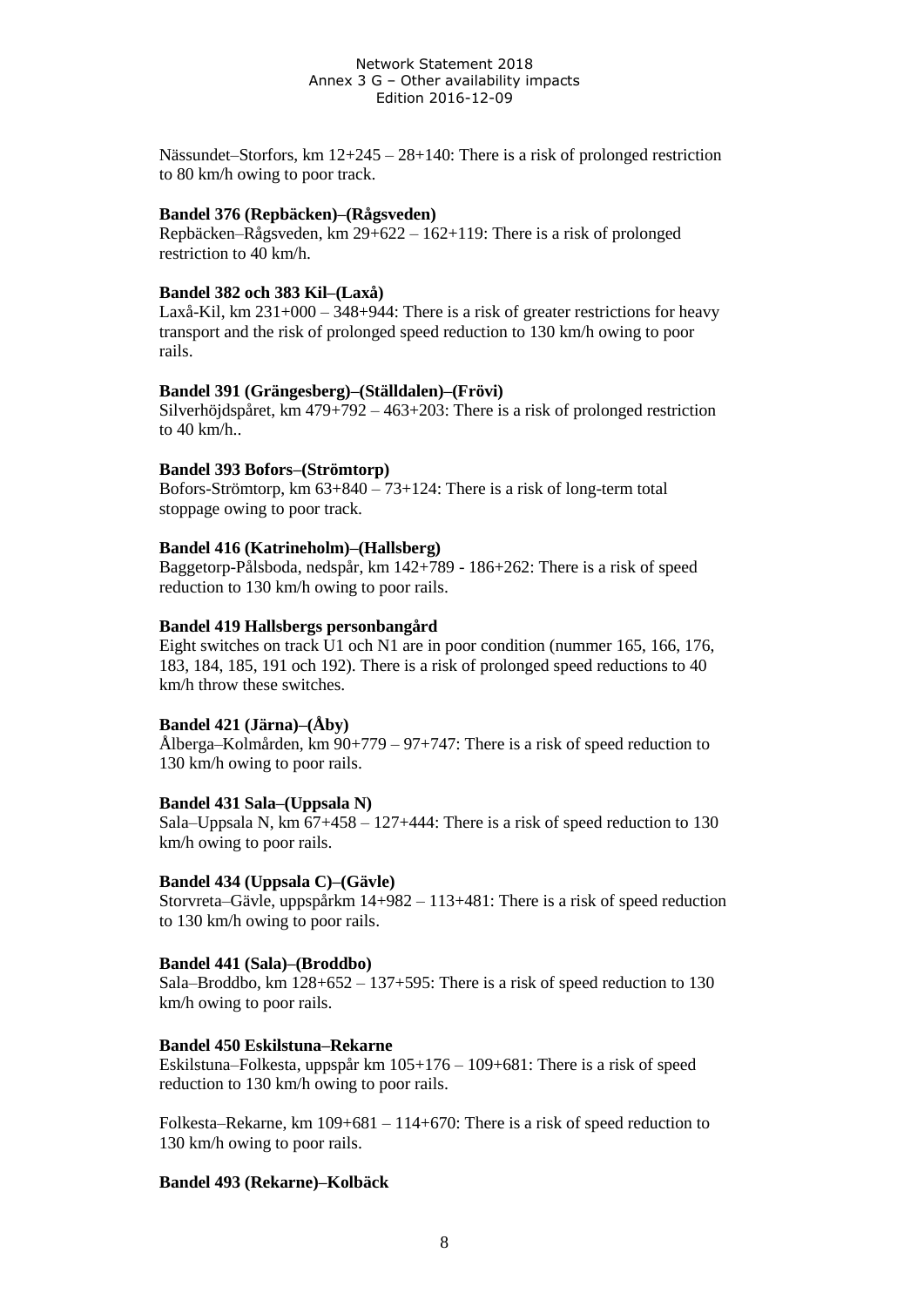Rekarne–Kolbäck, km 201+084 – 217+062: There is a risk of speed reduction owing to poor rails.

### **Bandel 494 Flens övre–(Eskilstuna C)**

Flens övre–Eskilstuna, km 61+221 – 100+360: There is a risk of speed reduction to 70 km/h owing to poor track.

# **Bandel 505 Åby–(Mjölby)**

Kimstad, switches 105 och 106: There is a risk of prolonged traffic stoppage in the direction of Finspång.

### **Bandel 524 (Hallsbergs personbangård)–Frövi**

Örebro–Frövi, up track, km 226+439 – 249+157 and down track km 226+356 – 249+157: There is a risk of speed reduction to 130 km/h owing to poor rails.

#### **Bandel 552 (Gårdsjö)–(Håkantorp)**

Lidköping,swich 3, Mariestad. Swiches 8, 13 och 105 and Forshem, switch 1 a: There is a risk of limited accessiblity (locking of this switches).

### **Bandel 601 Göteborg C–Partille**

Sävedalen, switches 301, 302 och 305: There is a risk of prolonged speed reductions throw these switches.

### **Bandel 601 Almedal–Göteborg C**

Almedal, up track och down track, km 4+204 – 4+965: There is a risk of speed reduction to 90 km/h.

#### **Bandel 611 (Falköping)–(Alingsås)**

The bridge over the river Nossan at Herrljunga (in the direction of Håkantorp), km 89+846 – 89+890: There is a risk of prolonged restrictions of axle load and speed owing to carrying capacity problem.

#### **Bandel 621 (Uddevalla C)–Strömstad**

Dingle–Tanum, km 130+900 – 147+443: There is a risk of speed reduction to 80 km/h owing to poor track.

A majority of the switches in Uddevalla (in priority route) are in poor condition. The nine switches are:460, 435, 441, 430, 436, 422, 469, 465a och 443a. There is a risk of limited accessiblity (locking of this switches).

A majority of the switches between Uddevalla-Strömstad (in priority route) are in very poor condition. There is a risk of limited accessiblity (locking of this switches).

Overdecking of the road portal in Munkedal (Vadholmsvägen), km 109+777: There is a risk of prolonged restrictions of axle load and speed owing to carrying capacity problem.

### **Bandel 625 (Göteborg Kville)–Stenungsund**

Stenungsund, spårväxel 42: There is a risk of limited accessiblity (locking of this switches). This will have an impact on the possibilities of operating traffic to and from the industry.

#### **Bandel 626 (Almedal)–Kungsbacka**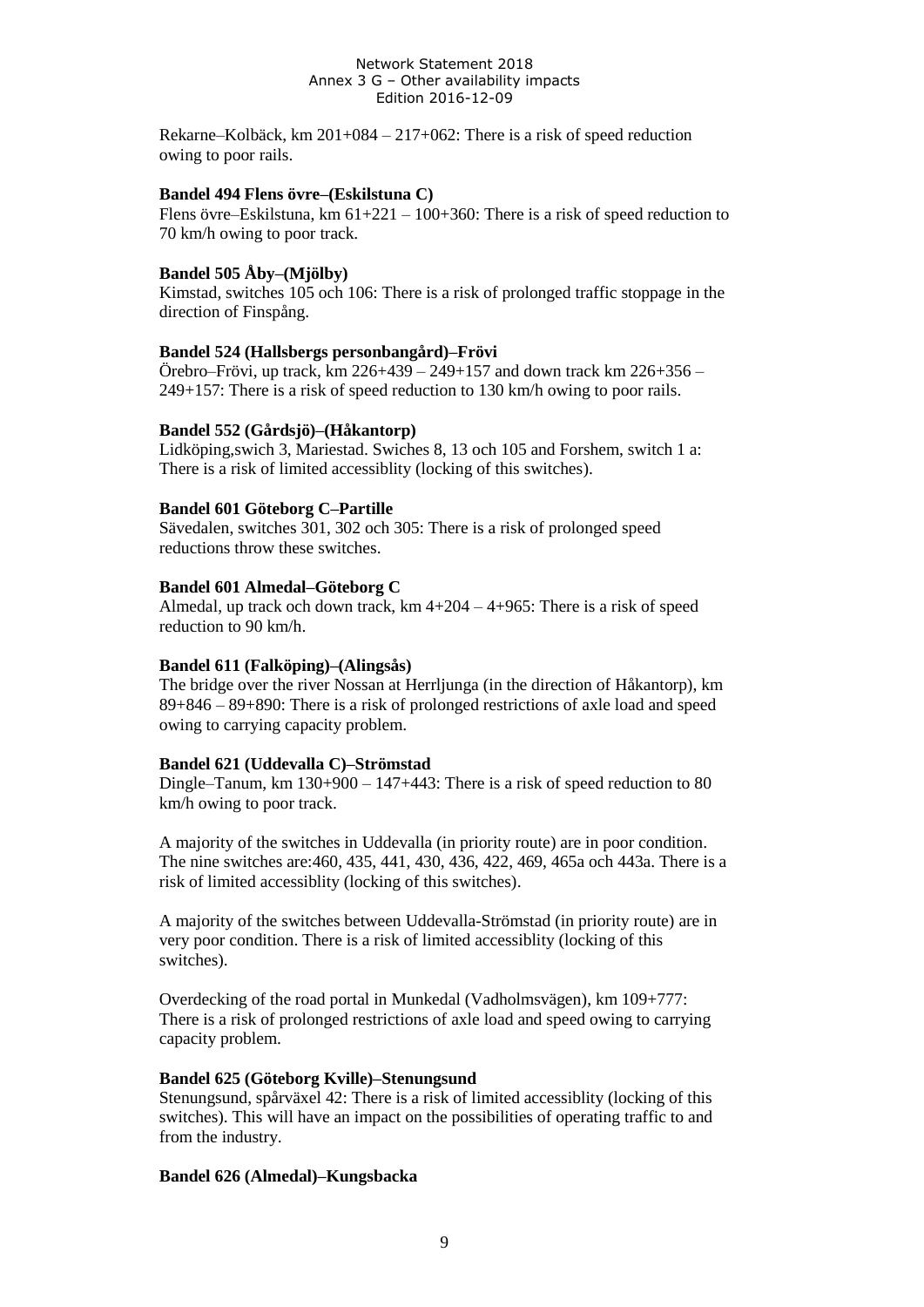Almedal–Mölndal, up track km  $4+269 - 8+509$ : There is a risk of speed reduction to 90 km/h owing to poor rails.

### **Bandel 630 Halmstad central**

Halmstad central, the switches 436/437 och 438/439, km 152+150 – 152+234: There is a risk of prolonged speed reduction 40 km/h throw the switches.

### **Bandel 631 Kil–Charlottenberg**

The bridge over the river Norsälven between Kil and Fagerås, km 353+85 – 353+263: There is a risk of prolonged restrictions of axle load and speed owing to carrying capacity problem.

### **Bandel 652 (Öxnered)–(Håkantorp)**

The bridge over the river Nossan in Forshall at Grästorp km 47+420 – 47+456: There is a risk of prolonged restrictions of axle load and speed owing to carrying capacity problem.

The bridge over Trollhätte channel in Vänersborg, km 25+609: There is a risk of prolonged restrictions of axle load and speed.

### **Bandel 661 (Kil)-Torsby**

Kil-Rottneros, km 0+916 – 35+939: There is a risk of speed reduction to 80 km/h owing to poor track.

#### **Bandel 710 och 711 (Falköping)–(Nässjö)**

Falköping–Bankeryd, km 0+644 – 60+0409: There is a risk of speed reduction to 130 km/h owing to poor rails.

Bankeryd–Jönköping, km 60+409 – 66+820: There is a risk of speed reduction to 70 km/h owing to poor track.

#### **Bandel 732 (Nässjö)–(Värnamo)–(Landeryd)**

The bridge over the river Storån in Forsheda, km 95+436 – 95+460: There is a risk of prolonged restrictions of axle load and speed owing to carrying capacity problem.

The two bridges in Malmbäck, km 20+46 samt 20+224: There is a risk of prolonged restrictions of axle load and speed owing to carrying capacity problem.

# **Bandel 733 Landeryd–(Furet)**

Landeryd–Torup, km 136+257 – 156+210, and Oskarström–Åled, km 176+844 – 184+670: There is a risk of speed reduction to 80 km/h owing to poor track.

# **Bandel 814 Alvesta–Älmhult**

Diö, four switches are in poor condtion. There is a risk of prolonged speed reduction throw the switches to 160 km/tim.

# **Bandel 815 (Älmhult)–(Hässleholm)**

Hästveda, five switches are in poor condtion. There is a risk of prolonged speed reduction throw the switches to 160 km/tim.

Osby, four switches are in poor condtion. There is a risk of prolonged speed reduction throw the switches to 160 km/tim.